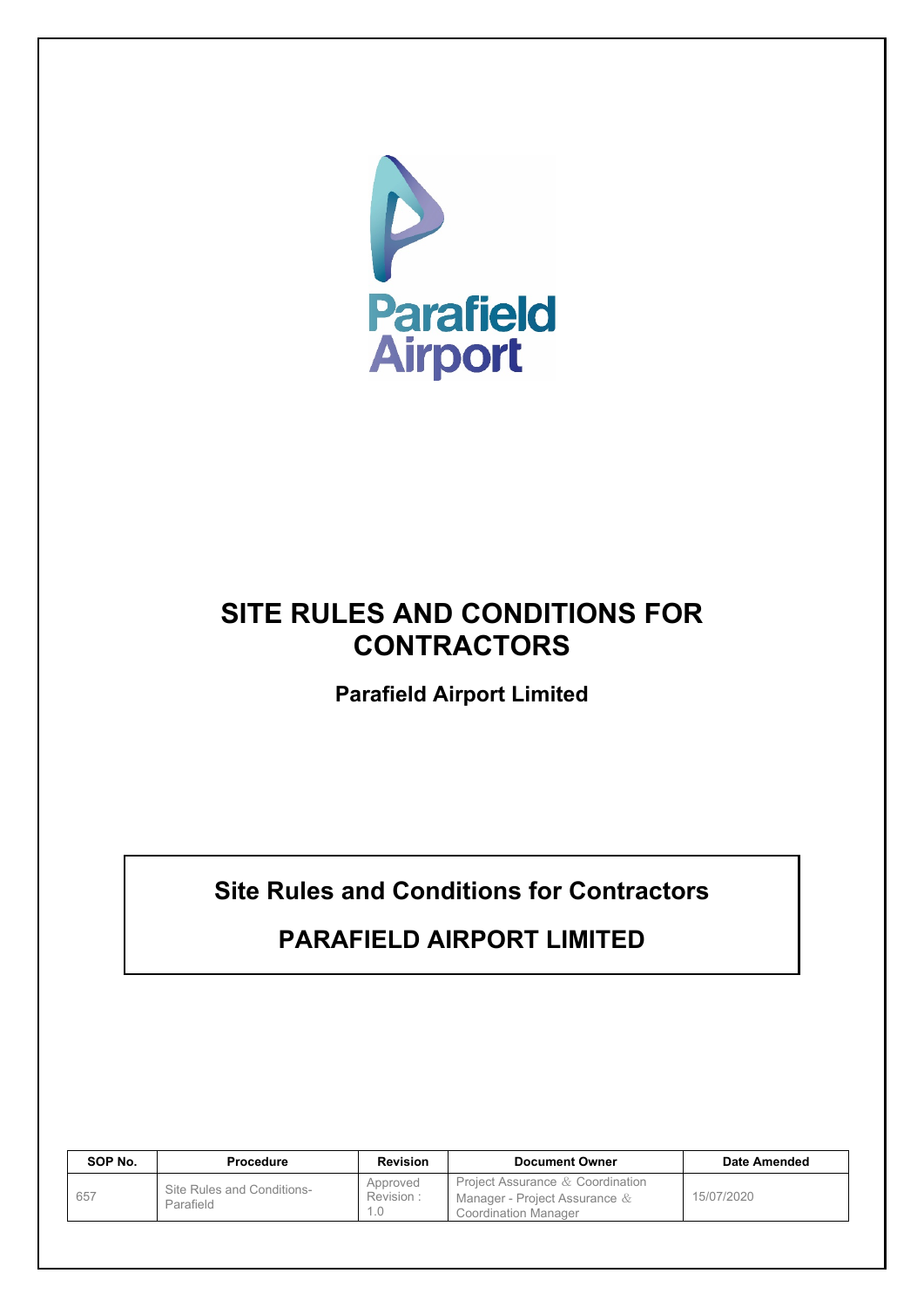# **CONTENTS**

| 1                       |                                                   |
|-------------------------|---------------------------------------------------|
| $\mathbf{2}$            |                                                   |
| 3                       |                                                   |
| 4                       |                                                   |
| 5                       |                                                   |
| 6                       |                                                   |
| $\overline{\mathbf{7}}$ |                                                   |
| 8                       |                                                   |
| 9                       |                                                   |
| 10                      |                                                   |
| 11                      |                                                   |
| 12                      | PAL ACTIVITY PERMITS AND APPLICATION TIMEFRAMES 3 |
|                         |                                                   |
| 12.1                    |                                                   |
| 12.2                    |                                                   |
| 12.3                    |                                                   |
| 12.4                    |                                                   |
| 12.5                    |                                                   |
| 12.6                    |                                                   |
|                         |                                                   |
| 13                      |                                                   |
| 14                      |                                                   |
| 15                      |                                                   |
| 16                      |                                                   |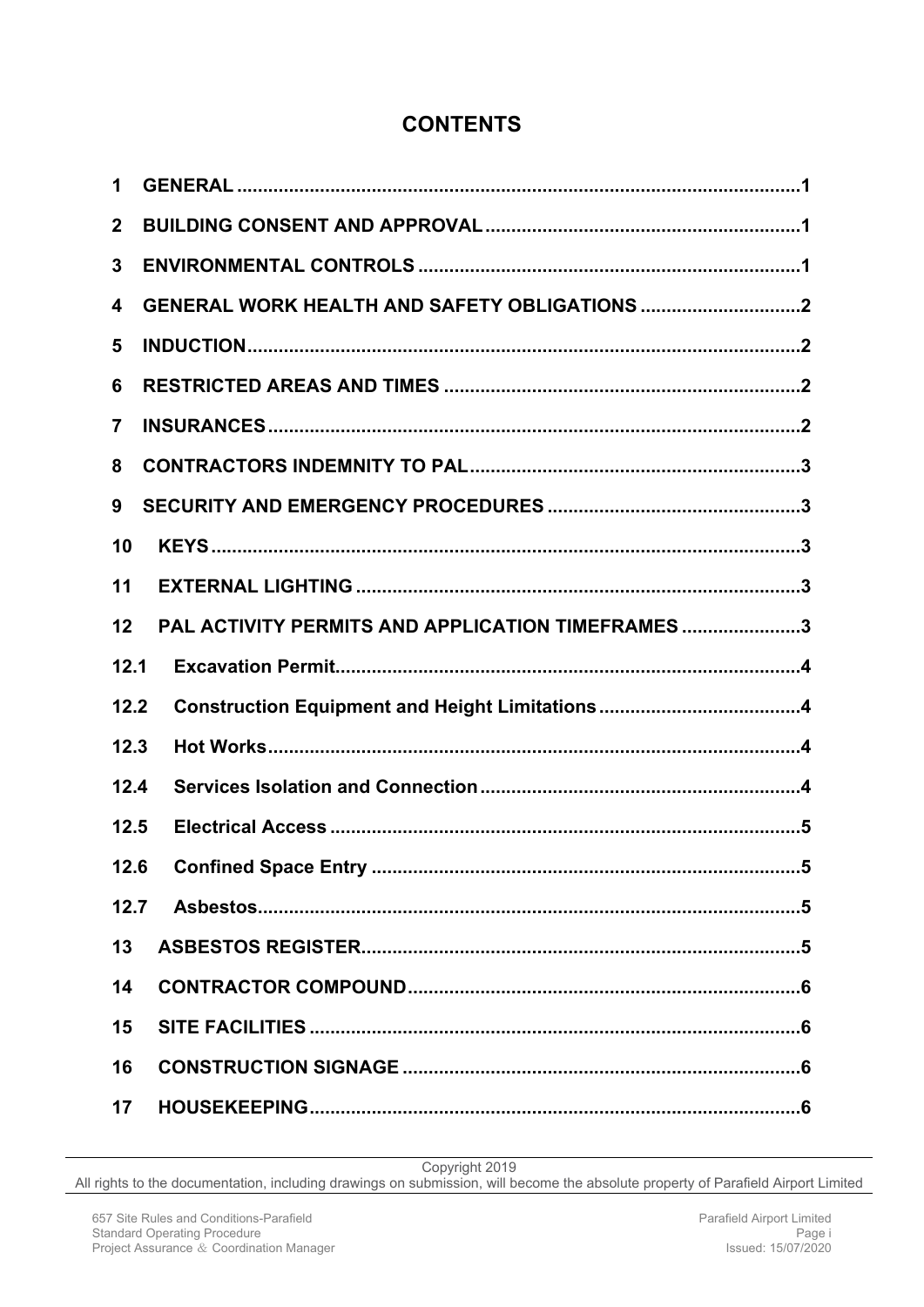| 18   |                                                    |  |
|------|----------------------------------------------------|--|
| 19   | PLANT, TOOLS, VEHICLES, MACHINERY AND EQUIPMENT  6 |  |
| 20   |                                                    |  |
| 21   |                                                    |  |
| 22   |                                                    |  |
| 23   |                                                    |  |
| 24   |                                                    |  |
| 25   |                                                    |  |
| 26   |                                                    |  |
| 27   |                                                    |  |
| 28   |                                                    |  |
| 29   |                                                    |  |
| 29.1 |                                                    |  |
| 29.2 |                                                    |  |
| 30   |                                                    |  |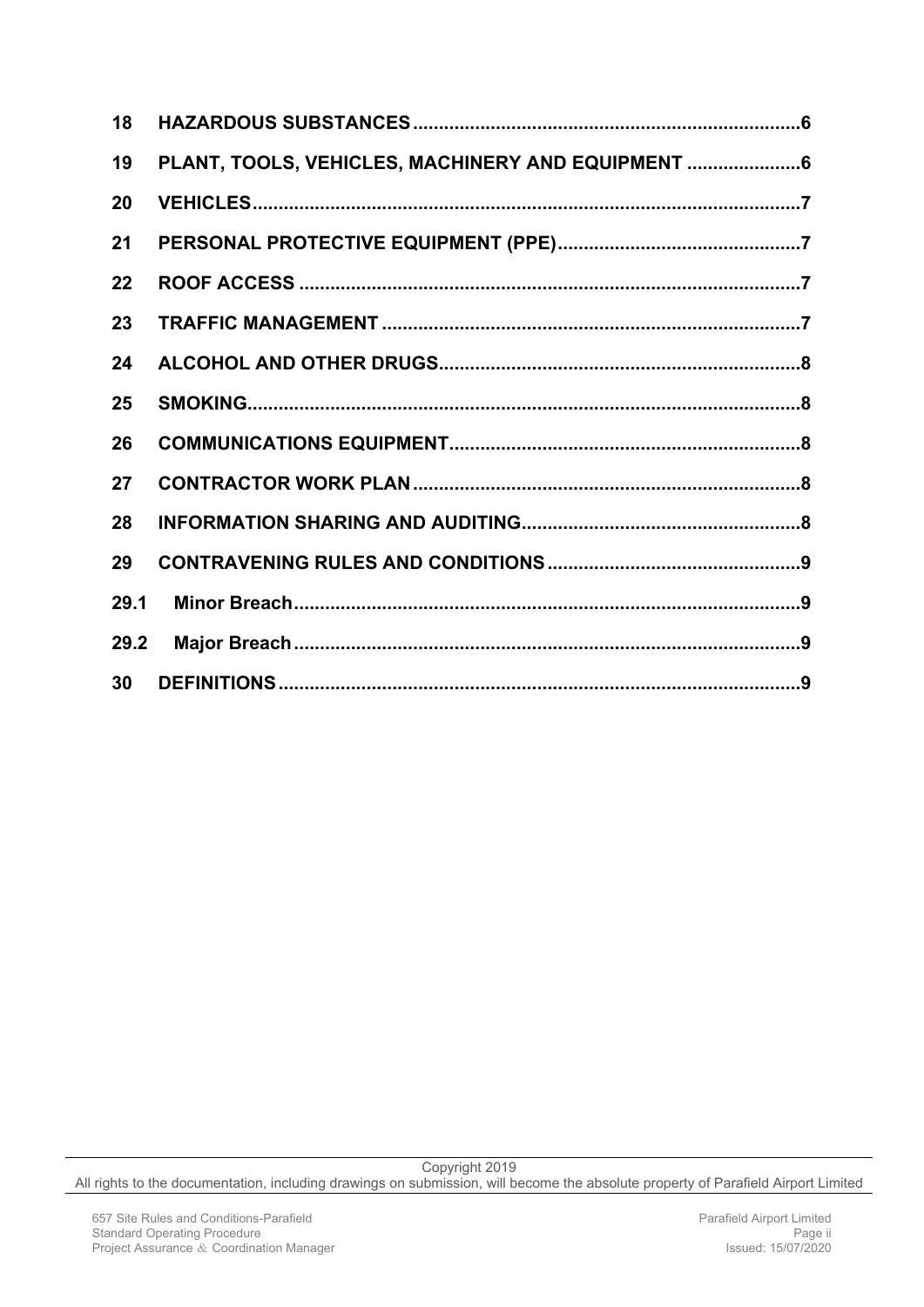# <span id="page-3-0"></span>**1 GENERAL**

This document has been prepared to ensure that the following rules and conditions are observed by contractors, sub-contractors and their Workers (all of whom are referred to as "the Contractor") when working at Parafield Airport. Parafield Airport Ltd, and its successors or assignees, are referred to as "PAL".

These site rules and conditions are designed to complement the appropriate legislation, rules, standards and practices for construction, occupational health, safety and environment and not to substitute in any way for the duty of care owned by the Contractor under common law, statute law, Australian Standards or relevant rules and practices.

The Contractor must ensure so far as is reasonably practicable that all work is performed in a manner that does not pose a risk to the health and safety of any Worker or other person at the Airport or a risk of damage to property on the Airport.

PAL considers it essential that a healthy and safe place of work for all staff, Contractors and visitors to the Airport is maintained at all times. Failure to comply with the conditions of this document may result in PAL recommending that the Airport Building Controller issue a stop work order or the Airport Building Controller may do so of his own power and discretion.

The Contractor's attention is drawn to the fact that a reference to "the works" has the full scope of meaning defined at the end of this document.

# <span id="page-3-1"></span>**2 BUILDING CONSENT AND APPROVAL**

Prior to building activity commencing at Parafield Airport, the works shall be approved under the Airports (Building Control) Regulations, 1996. Approval will be in the form of several documents all of which may contain conditions that need to be strictly complied with throughout the duration of works. Approvals issued are as follows:

- Building Consent, issued by PAL
- Building or Works Permit issued by the Airport Building Controller
- Permission to Commence Works (PERCOW), issued by PAL when appropriate
- Where applicable, the additional activity specific permits specified later in this document and to be issued by PAL

These approvals must be issued prior to the works commencing on site and will include conditions which will complement those contained in this document. The Contractor must notify PAL two (2) working days prior to site establishment on the Airport.

Building Approval Documentation for the purposes of this document means the PAL Building Consent, the Airport Building Controller Building or Works Permits, the PERCOW and (where applicable) the activity specific permits from PAL.

# <span id="page-3-2"></span>**3 ENVIRONMENTAL CONTROLS**

The Contractor must comply with all applicable statutory requirements and any Commonwealth or South Australian laws and regulations in addition to all PAL policy and requirements to minimise any pollution, noise or waste, which includes the control of storm water run-off and storage of fuels.

The Contractor shall take all practical precautions to minimise noise, dust and/or other environmental nuisance arising out of or resulting from any activity associated with the works. Where these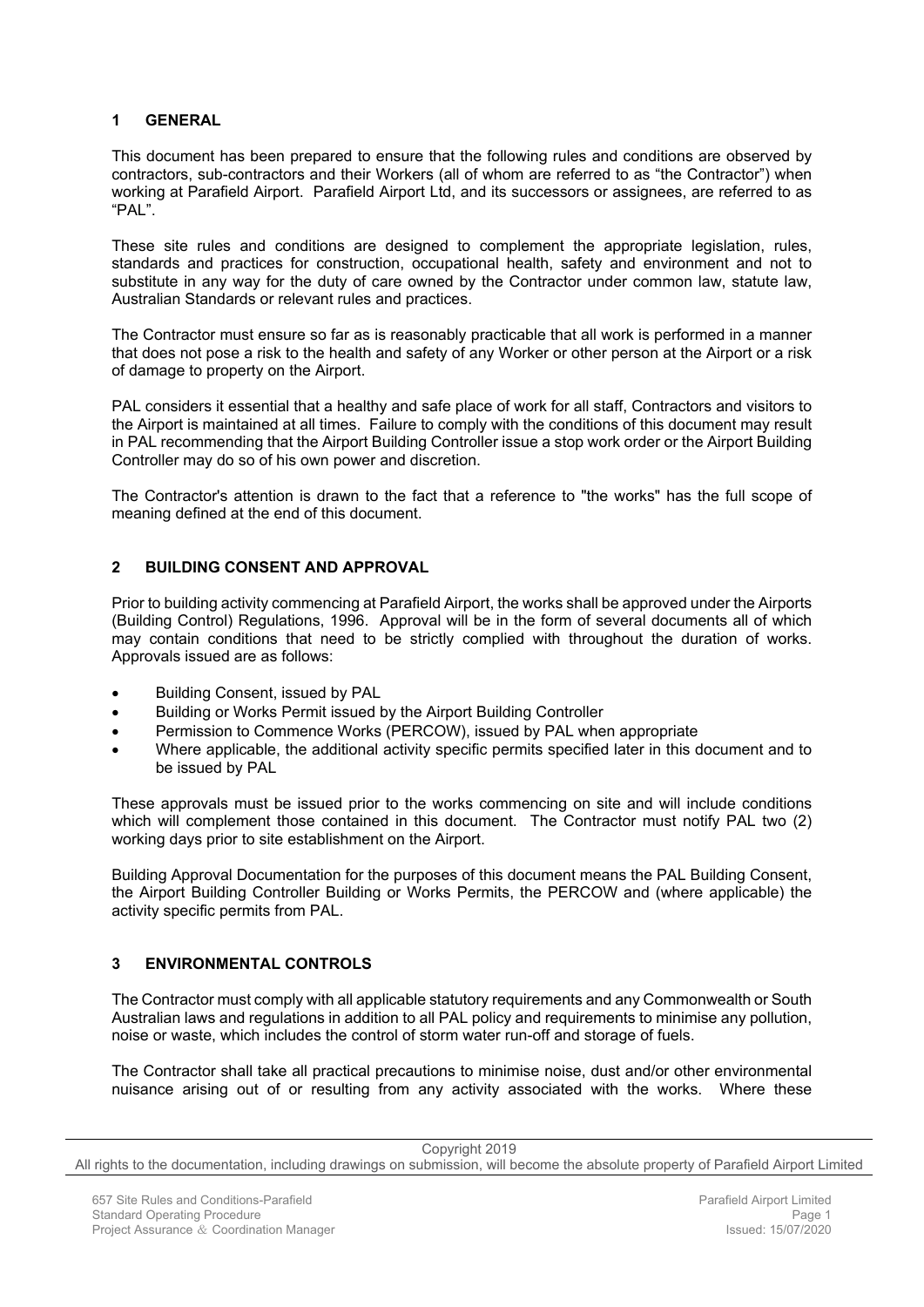construction issues are likely to be or are proven to be disruptive to normal airport activity the Contractor may be directed to stop work and/or amend the work practices or program to minimise the impact.

The Contractor must comply with all conditions of the Building Consent, Permission to Commence Works (PERCOW), the Construction Environmental Management Plan (CEMP) and any other permit relating to the works. The CEMP will be subject to audit by PAL Environmental staff.

# <span id="page-4-0"></span>**4 GENERAL WORK HEALTH AND SAFETY OBLIGATIONS**

The Contractor must:

- comply with the WHS Act and Regulations, including WHS Regulations relating to Construction Work;
- manage risks to health and safety in accordance with the WHS Act and Regulations including:
	- identifying all hazards and assessing all risks associated with performing the works and implementing appropriate measures to eliminate or control all such hazards and risks prior to commencing, and throughout, the performance of the works;
	- preparing any job safety analysis (JSA) for all tasks performed as part of the works;
	- preparing Safe Work Method Statements (SWMS) and WHS Management Plans as required by the WHS Regulations where applicable;
- provide and maintain safe systems of work at all times when performing the works;
- take reasonable steps to ensure that Workers comply with any reasonable direction of PAL in relation to health and safety; and
- provide all information, training, instruction and supervision necessary to Workers to ensure the works are performed in a manner that does not pose a risk to the health and safety of any person.

# <span id="page-4-1"></span>**5 INDUCTION**

Inductions will be conducted in the PAL offices or as directed by the PAL project officer.

# <span id="page-4-2"></span>**6 RESTRICTED AREAS AND TIMES**

Some sites at Parafield Airport have restricted areas, access times and working hours. The Contractor must comply with these restrictions which will be specified in the Building Approval Documentation.

Airside security procedures and barriers are to be maintained at all times and additional site access and security requirements may be specified in the PAL Building Consent. Special conditions apply to Airside work and are defined in the document entitled "PAL Airside Operating Conditions for Contractors".

The Contractor and any Workers engaged by the Contractor are obliged to understand the distinction between "Landside" parts of the airport and "Airside" parts of the airport for the purposes of the Airports Act 1996 (Cth) and to comply with all of the requirements of the Airports Act 1996 (Cth) and any other law in relation to works performed on and associated activities and entry into and exit from Landside parts of the airport and Airside parts of the airport.

# <span id="page-4-3"></span>**7 INSURANCES**

Contractors are to have and be able to provide evidence of workers' compensation insurance public liability insurance and Professional Indemnity Insurance for any design component.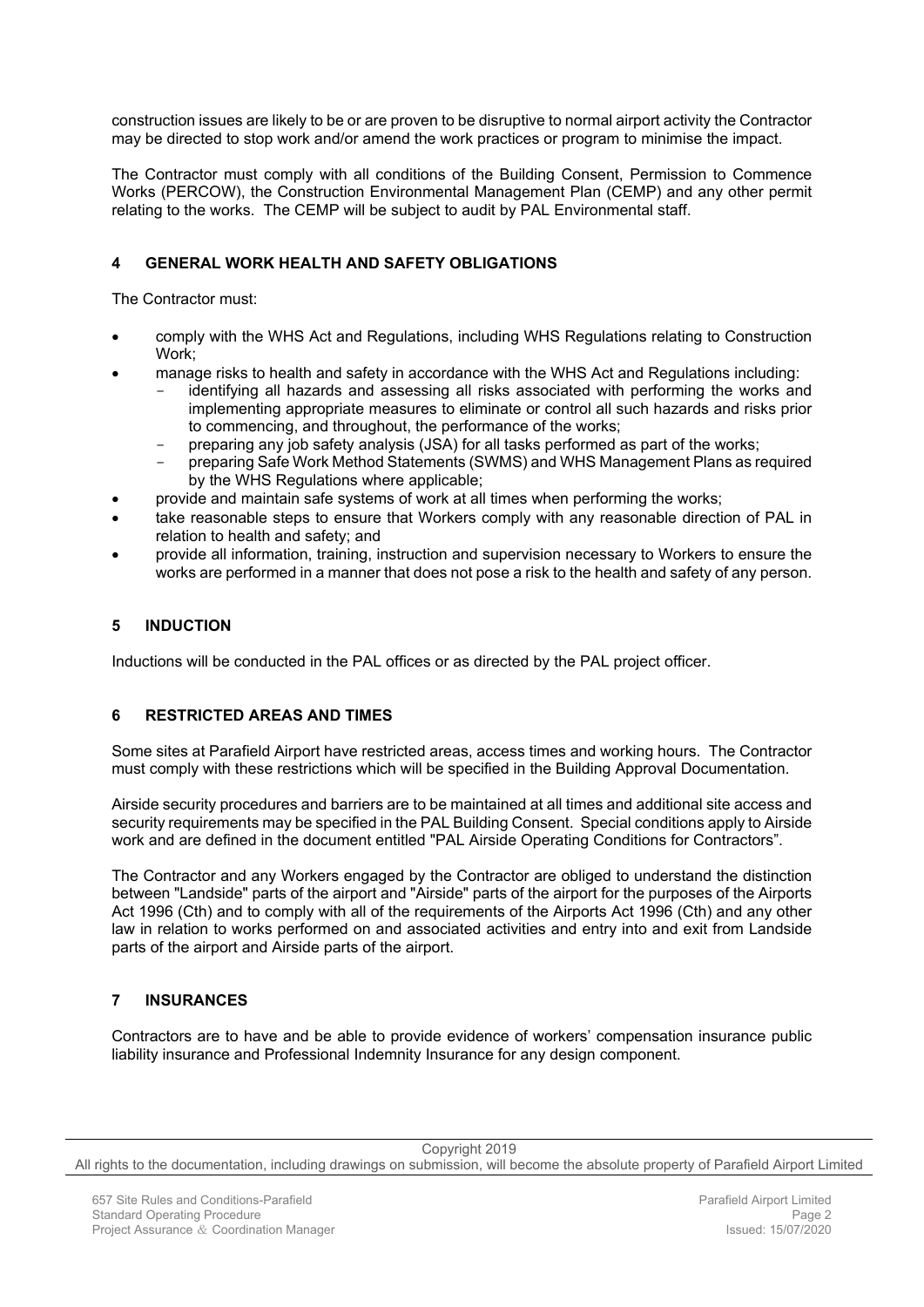#### <span id="page-5-0"></span>**8 CONTRACTORS INDEMNITY TO PAL**

The Contractor must indemnify PAL against all loss or damage to the property of PAL and from and against any claim, demand, action, suit or proceedings that may be brought by any person against PAL or any of its employees in respect of personal injury or death or loss of or any damage to any property arising out of or as a consequence of carrying out the works.

# <span id="page-5-1"></span>**9 SECURITY AND EMERGENCY PROCEDURES**

The Contractor and all Workers engaged by or under the Contractor in connection with the works, must familiarise itself and themselves with PAL's Security and Emergency Procedures prior to commencing any work on the site. This familiarisation must include the location of any warning systems, emergency equipment and fire protection equipment. The Contractor must at all times allow adequate access for fire and emergency services and other vehicles responding to incidents at any airport building, facility or area. In the event of an aviation emergency, the Contractor may be required to vacate the site until the emergency concludes.

The Contractor must comply with the Security restrictions and procedures applicable to certain areas and zones within the Airport.

Any contractor requiring access to areas airside must obtain the correct authorities by reporting and signing in at the PAL reception. Any airside access requirements will be under consent and escort arrangements with PAL.

# <span id="page-5-2"></span>**10 KEYS**

If access is required through controlled PAL doors or gates for which a key is required, a key may need to be issued from the PAL Administration Office. Keys are issued on a short term or long term basis depending on requirements and at the discretion of the PAL Project Officer.

Keys issued on a short term (daily) basis must be signed out and returned by 1700 that same day or as previously arranged.

Keys issued on a long term basis will require the completion of an official application process and will be subject to PAL fees including the payment of a deposit.

Security keys that are lost may result in loss of deposit and may require the changing of some or all locks at Contractor's cost.

#### <span id="page-5-3"></span>**11 EXTERNAL LIGHTING**

All external lighting shall comply with the Manual of Standards Part 139 (Aerodromes). PAL will advise in the PAL Building Consent if any restrictions apply to external lighting associated with the work.

# <span id="page-5-4"></span>**12 PAL ACTIVITY PERMITS AND APPLICATION TIMEFRAMES**

Specific PAL permits will be required for the following work and the permits must be obtained not less than two (2) days prior to scheduled commencement of the work:

- **Excavation**
- Hot Work
- Services Isolation / Connection

Copyright 2019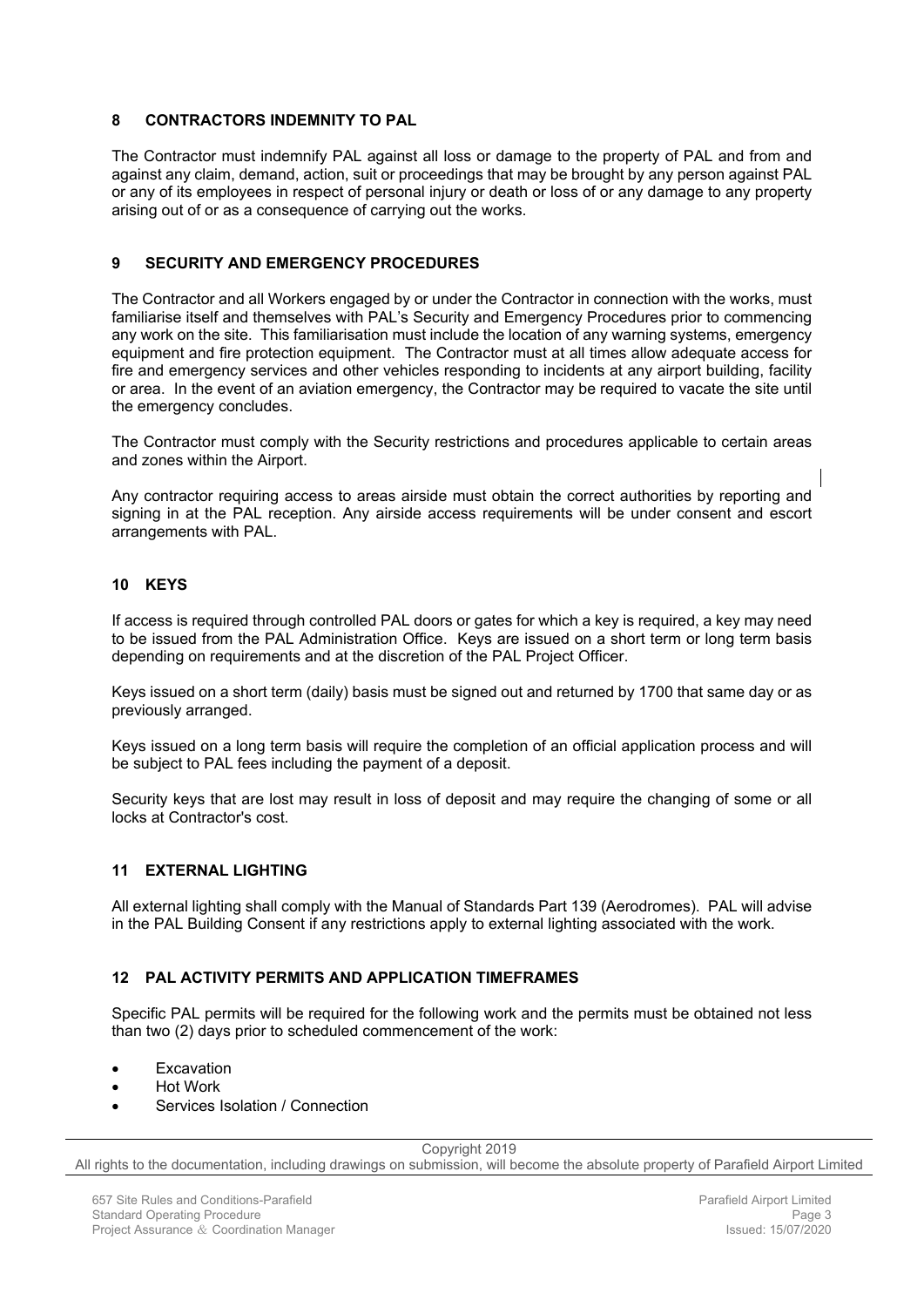- Electrical Access;
- Confined Space Entry
- Asbestos

Crane permits must be obtained not less than seven (7) days prior to scheduled commencement of the work. If CASA is required to approve a crane, up to fourteen (14) days should be allowed.

The Contractor must not commence any of the above activities until the appropriate permit is issued by **PAL.** 

#### <span id="page-6-0"></span>**12.1 Excavation Permit**

PAL has a strict excavation procedure to ensure the safety of all Contractors, Workers and other persons on site and to mitigate the risk of interruption to services to PAL's tenants and the airport operation.

All excavations must be approved through the PAL Excavation Permit procedure prior to any excavation works commencing on site. Conditions may be applied to PAL Excavation Permits if the Contractor is working in close proximity to existing services. The Contractor may be required to locate and expose any services at the discretion of PAL by non-mechanical means before a permit is issued.

It is the Contractors responsibility to obtain full information regarding all existing services on the site and to verify any information supplied by PAL and PAL will have no responsibility for the accuracy of any information supplied by it.

# <span id="page-6-1"></span>**12.2 Construction Equipment and Height Limitations**

PAL will specify in the Building Approval Documentation or otherwise in writing if any height restrictions apply to the work, including the use of cranes. Crane operation in the vicinity of the Airport for lifting or erection, must be approved by PAL through the issue of a crane permit, prior to its use.

#### <span id="page-6-2"></span>**12.3 Hot Works**

A Hot works permit will be required for all activities involving hot works including but not limited to welding, grinding. Oxy acetylene and gas heating for vinyl floor installation etc. The contractor is to obtain a Hot Work Permit form the PAL nominated Project Officer prior to commencing any Hot Works Activities.

Fire protection equipment and systems must be maintained at all times to requirements of relevant Australian Standards, Codes, Laws and Regulations.

#### <span id="page-6-3"></span>**12.4 Services Isolation and Connection**

Where connections or disconnection's are required by the Contractor to PAL's electrical, water, sewer, storm water drainage services or any other utility on the site, approval from PAL must be obtained prior to work commencing and all necessary isolation/connection approvals must be obtained from the PAL nominated Project Officer.

A specific PAL permit will be required for any work associated with isolation/connection and the permit must be obtained not less than two (2) days for minor services and seven (7) days for major services prior to scheduled commencement of the work.

The location of any services and structures shown on any PAL drawings are approximate only and it is the responsibility of the Contractor to verify exact locations.

| Copyright 2019                                                                                                                    |  |
|-----------------------------------------------------------------------------------------------------------------------------------|--|
| All rights to the documentation, including drawings on submission, will become the absolute property of Parafield Airport Limited |  |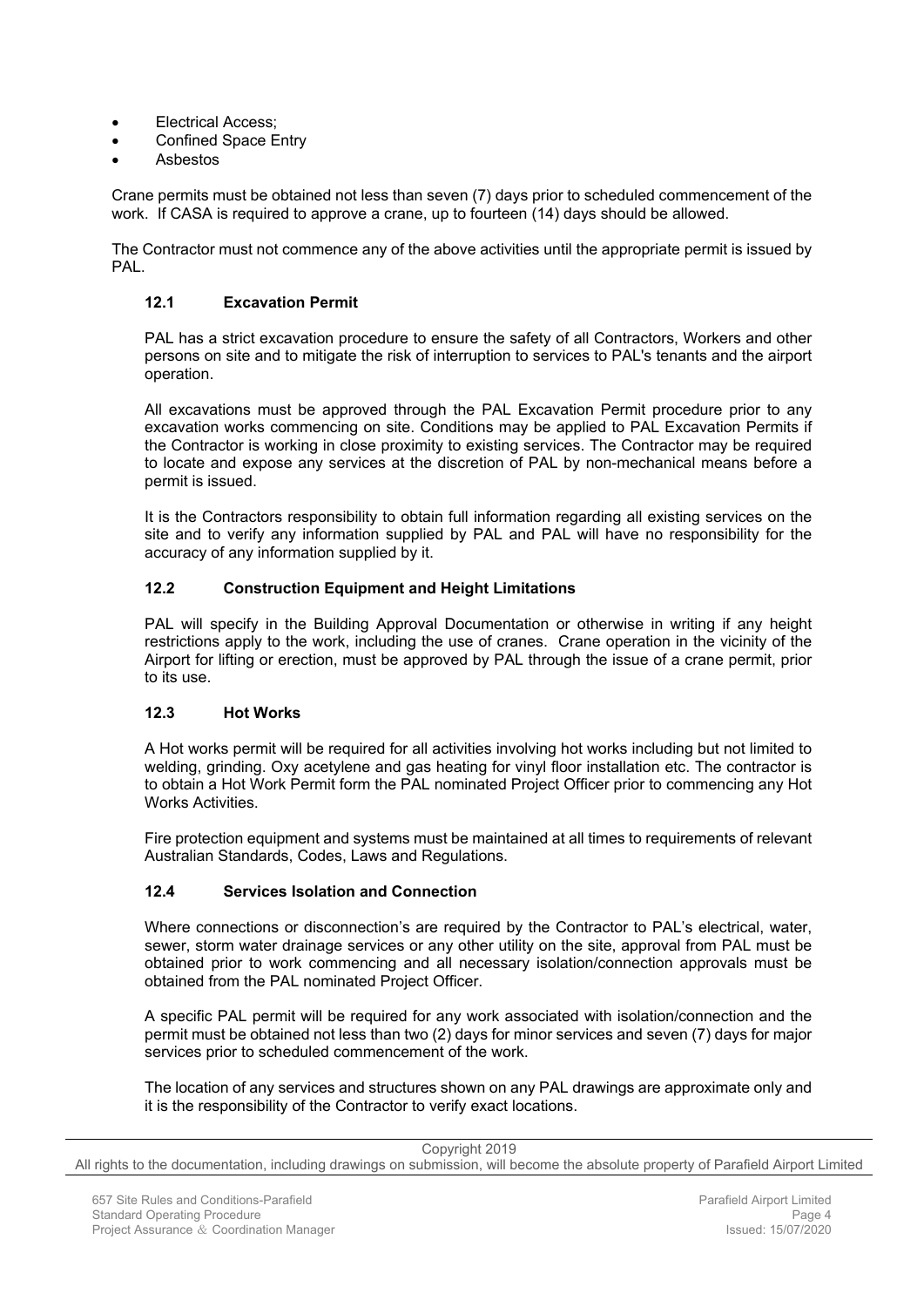If any service or structure is damaged the Contractor must immediately notify the PAL nominated Project Officer and the Contractor shall be responsible for the full cost of any necessary repairs.

All electrical work and equipment must comply with relevant Australian Standards, the South Australian Electrical Code of Practice (where applicable), the WHS Act and Regulations and PAL standards and rules.

# <span id="page-7-0"></span>**12.5 Electrical Access**

Where access is required to electrical equipment the PAL Project Officer or nominated representative will issue to the contractor an Electrical Access Permit to allow access and commencement of works.

The contractor will be required to isolate, lock and tag the equipment that they are working on and in some instance PAL may also apply a duplicate set of locks and tags.

Lock out, danger tag or any other isolation procedures must be strictly adhered too. Isolation equipment such as locks or danger tags are not to be removed without the permission of PAL nominated officer. Positive isolation checks must be completed before any work commences.

# <span id="page-7-1"></span>**12.6 Confined Space Entry**

Where access to a Confined Space is required by the Contractor to PAL's infrastructure including electrical pits, water valves, sewer pump stations, Air conditioning ducts, storm water drainage pits or any other Confined Space on the site, approval and permits must be obtained from the PAL nominated Project Officer prior to work commencing.

Confined Spaces are identified with regulatory signage where appropriate with all remaining locations recorded on a Confined Space Register, check with the PAL Project Officer if unsure.

Only contractors who are suitably qualified to enter confined spaces shall be permitted and evidence will be requested prior to any permits being issued.

#### <span id="page-7-2"></span>**12.7 Asbestos**

An Asbestos Work Permit is to be completed and signed by the Environment Manager prior to any maintenance or removal works being done on or in the area of known or suspected ACMs.

Contractors must ensure all appropriate PPE (including respirators) is available and worn by company personnel working on ACMs. Respirators must be cleaned, maintained and properly stored.

All documentation relating to asbestos registers, testing, removal, permits and waste disposal must be recorded and forwarded to PAL's Environment Manager.

# <span id="page-7-3"></span>**13 ASBESTOS REGISTER**

PAL has an Asbestos register of the location of hazardous asbestos material on the Airport within PAL buildings and facilities. The register must be consulted by the Contractor prior to the commencement of work on these buildings and facilities.

If asbestos is found it is to be reported to the PAL Project Officer immediately who will determine what is required to make safe.

Copyright 2019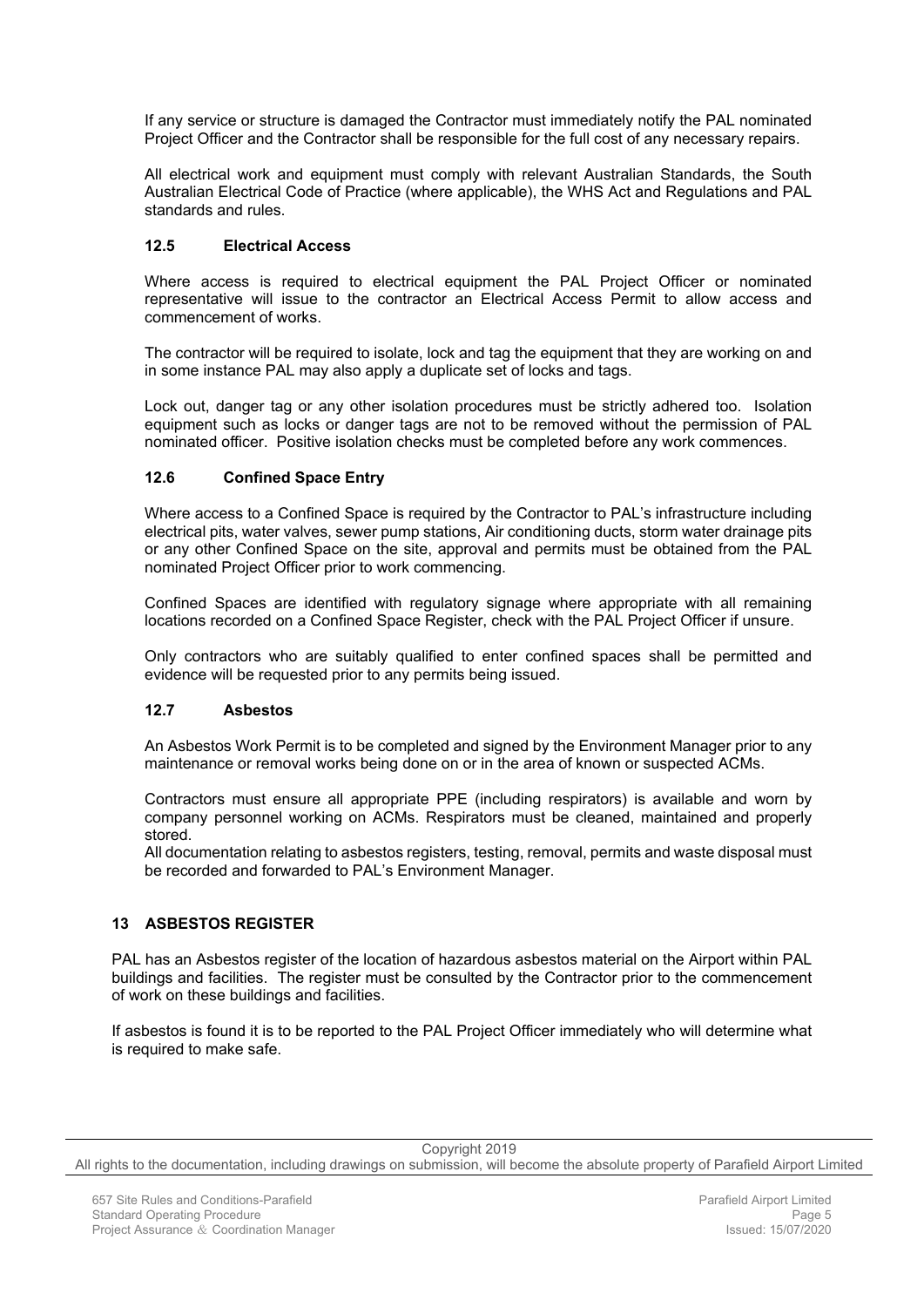# <span id="page-8-0"></span>**14 CONTRACTOR COMPOUND**

The location and size of the Contractor's compound and storage areas must be approved by PAL prior to commencement of work on the site. No materials or equipment are allowed within 3 metres on the landside or 2 metres on the airside of an airside security perimeter fence. Establishment of a construction compound may be subject to a separate Building Approval.

# <span id="page-8-1"></span>**15 SITE FACILITIES**

No temporary buildings or containers will be allowed on site except with the written approval of PAL Project Officer and the Airport Building Controller. The installation of temporary buildings is subject to the Building Approval process.

# <span id="page-8-2"></span>**16 CONSTRUCTION SIGNAGE**

All construction signage and advertising, and its location, must be approved by the PAL Manager prior to its installation.

# <span id="page-8-3"></span>**17 HOUSEKEEPING**

Appropriate containers for the storage and collection of rubbish complete with lids or covers must be provided by the Contractor at the work site. The Contractor is responsible for the proper disposal and removal of all rubbish from the work site.

Other areas of the Airport, including pavements which are affected as a consequence of carrying out the works are to be kept clean at all times by the Contractor.

At the completion of the works, the site must be left clean and tidy and the area restored to the satisfaction of the PAL Project Officer.

#### <span id="page-8-4"></span>**18 HAZARDOUS SUBSTANCES**

Where any hazardous substances are to be used by the Contractor suitable information such as material safety data sheets must be provided at the work site. Planning for adequate safeguards including, but not limited to, personal protective equipment must be completed prior to the works being undertaken. The Contractor must inform PAL of hazardous substances prior to them being used. The use of hazardous material on airport must be approved by the PAL Environment Manager prior to its use.

#### <span id="page-8-5"></span>**19 PLANT, TOOLS, VEHICLES, MACHINERY AND EQUIPMENT**

Workers operating plant, tools, vehicles, machinery and equipment shall be in possession of current appropriate licenses. Licenses are those required by South Australian Law.

Contractors are to ensure that the above items comply with appropriate legislation and regulations and standards including all environmental related criteria.

Contractors will be required to provide a copy of licenses to the PAL Project Officer before commencing on site.

Copyright 2019

All rights to the documentation, including drawings on submission, will become the absolute property of Parafield Airport Limited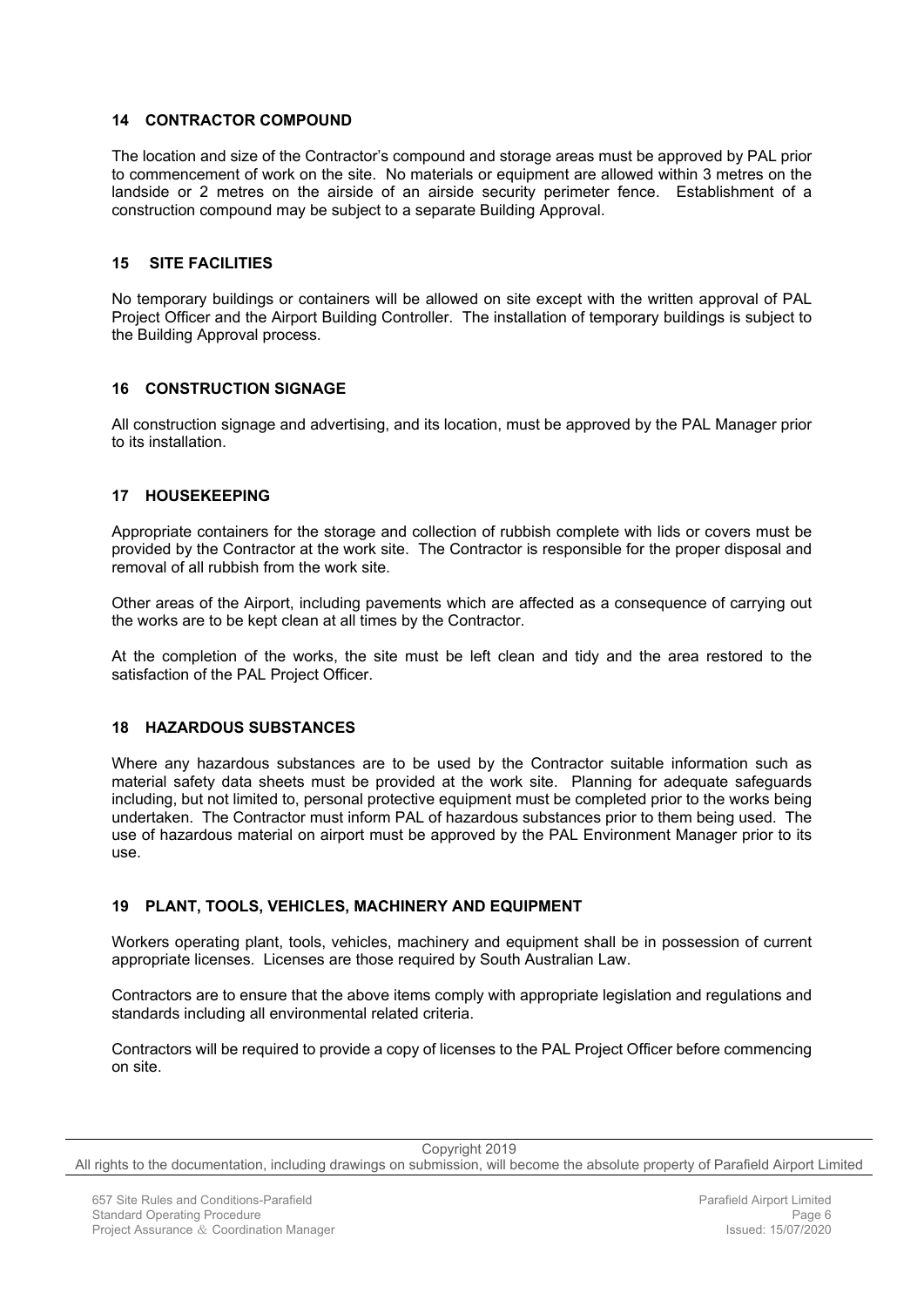# <span id="page-9-0"></span>**20 VEHICLES**

The Contractor's vehicles are to be parked in the location nominated by PAL Project Officer and this would generally include a requirement to be contained with the lease boundary or the construction compound. Vehicle access routes may also be specified.

Special conditions apply to vehicles and drivers operating airside as defined in the PAL "Airside Vehicle Control Handbook" and the "Airside Driver's Handbook".

There may be particular restrictions on the use of some vehicles. The Contractor is to notify PAL of the number and type of vehicles used in connection with the works and ascertain if any restrictions will apply.

# <span id="page-9-1"></span>**21 PERSONAL PROTECTIVE EQUIPMENT (PPE)**

The Contractor must comply with the provisions of the WHS Act and Regulations relating to use and maintenance of PPE. It is a contractor's and Worker's responsibility to ensure no safety breaches occur. Parafield Airport staff will monitor and report compliance with these standards. PPE should include suitable:

- Appropriate Clothing
- Closed in Footwear
- Hearing protection
- Eye protection
- Wearing of High Visibility Vests at all times

as a minimum.

# <span id="page-9-2"></span>**22 ROOF ACCESS**

Access to the roof of certain buildings constitutes access airside. Accordingly, access to roof areas is controlled, as an airside area would be controlled. Approval to access any roof area must be provided by the PAL Project Officer.

#### <span id="page-9-3"></span>**23 TRAFFIC MANAGEMENT**

Effective traffic management is vital to personal safety in high traffic areas especially where unfamiliar conditions exist.

Contractors must comply with all procedures, directions and plans stipulated by PAL in relation to traffic management.

To the extent that the works are performed in public or trafficable areas, the Contractor must develop a traffic management plan that complies with the WHS Act and Regulations and any relevant Australian Standards, Codes and regulations. The Contractor's traffic management plan must be submitted and approved by PAL Project Officer before it is implemented.

Parking at the kerbside of the Terminals is strictly prohibited.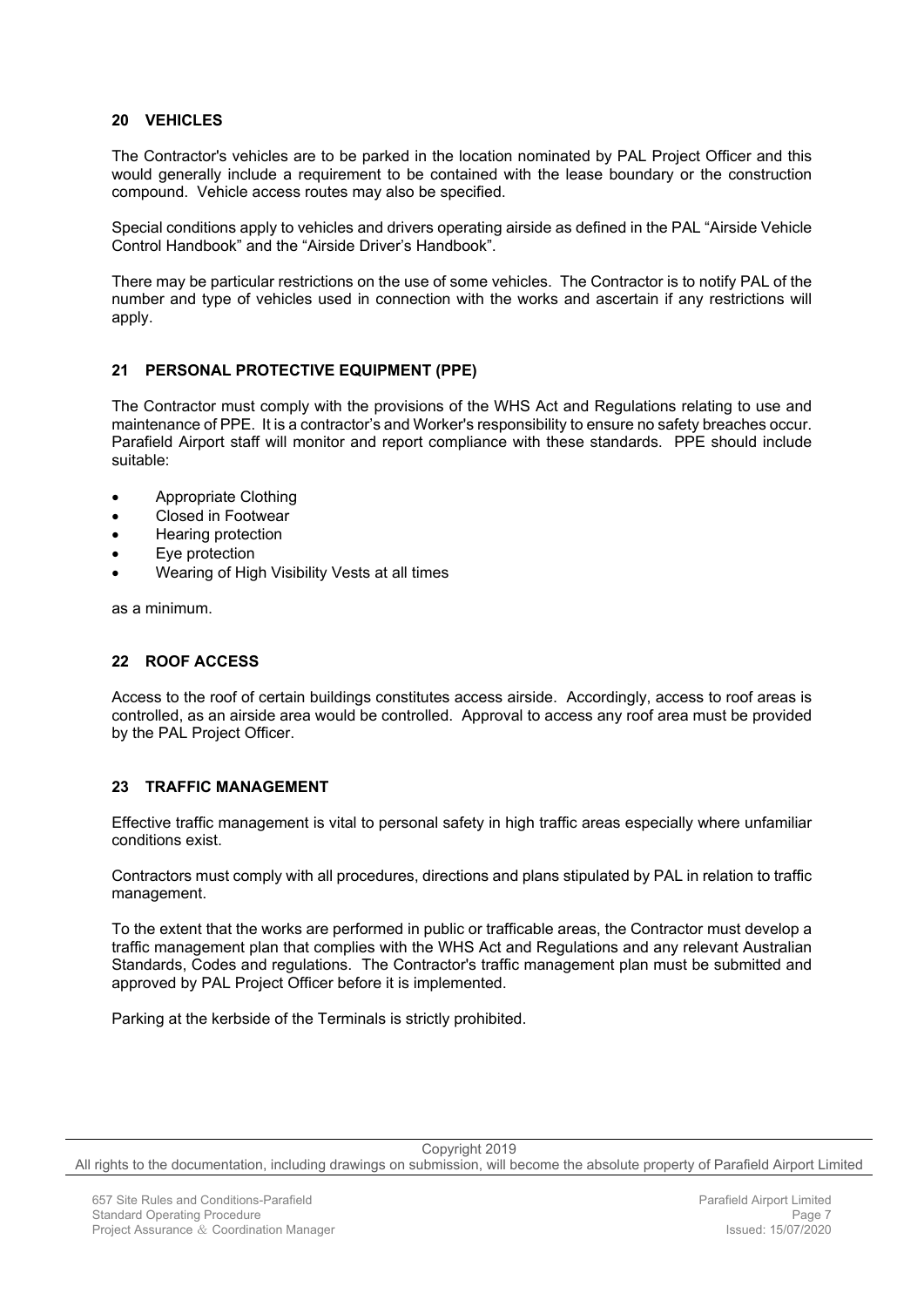# <span id="page-10-0"></span>**24 ALCOHOL AND OTHER DRUGS**

All Contractors who perform work on the Airside in accordance with Civil Aviation Safety Regulations must comply with the AAL/PAL Drug and Alcohol Management Program. This includes an education program, a drug and alcohol testing program and a drug and alcohol response program. Such Contractors and Workers are also subject to random testing by Civil Aviation Safety Authority.

PAL may request a Contractor to remove from site any Worker if it is considered that they are suffering the effect of alcohol or other drugs and/-or fatigue.

#### <span id="page-10-1"></span>**25 SMOKING**

Smoking is prohibited at all times in all PAL buildings which are covered by a no smoking policy. Smoking is prohibited on any part of the airside.

#### <span id="page-10-2"></span>**26 COMMUNICATIONS EQUIPMENT**

The Contractor must ensure that any two-way radio system or other forms of communication on the Airport site do not cause interference with Airservices Australia or airline communications equipment and must hold and provide if requested by the PAL Project Officer evidence of relevant ACMA licences.

#### <span id="page-10-3"></span>**27 CONTRACTOR WORK PLAN**

The Contractor's work must not have an adverse effect on landside or airside activity or on users of the Airport. This condition includes the requirement to maintain clear vehicular and pedestrian access to all areas of the Airport and to ensure the safety of airport users. The Contractors staging plan and detailed construction program is to make adequate provision to comply with this condition.

A copy of the Contactors staging plan and detailed construction program is to be given to PAL Project Officer prior to commencing work on site.

#### <span id="page-10-4"></span>**28 INFORMATION SHARING AND AUDITING**

The Contractor must at any time provide PAL with any information requested by PAL to assist PAL in assessing whether the Contractor is complying with these Site Rules and Conditions, including:

- documentation and records evidencing the Contractor's compliance with any aspect of these Site Rules and Conditions
- at the Contractor's expense, an independent verification by a suitably qualified expert, acceptable to PAL, verifying the Contractor's compliance with these Site Rules and Conditions
- the Contractor's incident investigation report and any related documents for all Notifiable Incidents occurring in relation to the performance of the works

PAL may at any reasonable time review, inspect, audit or otherwise observe the Contractor's health and safety systems, work practices and procedures related to the performance of the work.

The Contractor must notify PAL immediately in writing of anything or circumstance affecting the Contractor's ability to perform the work in accordance with these Site Rules and Conditions.

The Contractor must notify PAL immediately of any Notifiable Incident occurring in relation to the performance of the work.

Copyright 2019

All rights to the documentation, including drawings on submission, will become the absolute property of Parafield Airport Limited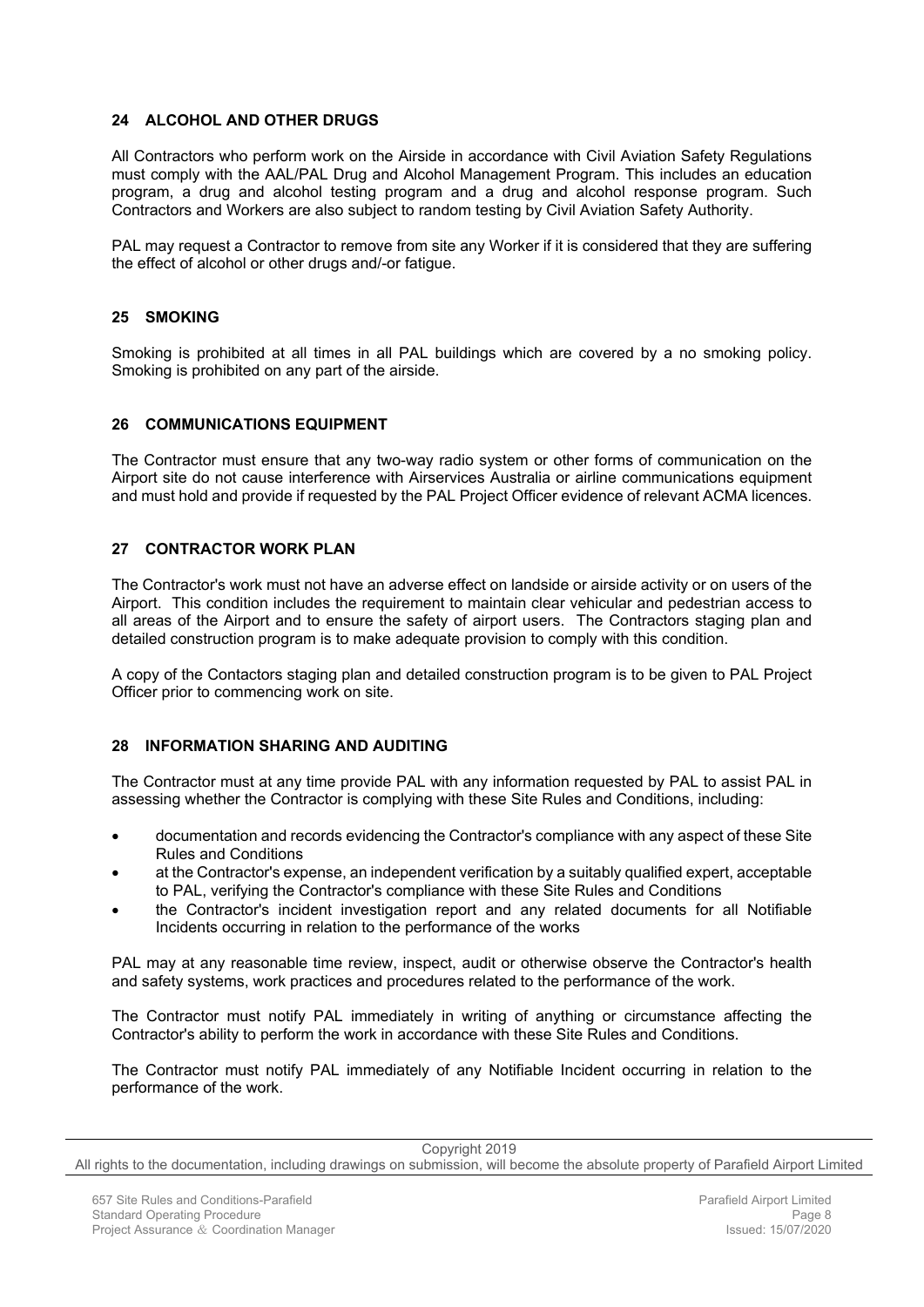# <span id="page-11-0"></span>**29 CONTRAVENING RULES AND CONDITIONS**

If in the opinion of PAL, any Worker of the Contractor contravenes these rules and conditions, the Contractor may be directed to remove the Worker from the site. A Safety Correction Action Request (SCAR) may be issued for any safety breach. Any directions issued by PAL with respect to its conditions must be complied with.

The following guidelines apply in relation to minor breaches and major breaches of these Rules and Conditions but PAL reserves the right in its absolute and unfettered discretion to require immediate removal and permanent removal of any Worker having regard to the particular circumstances applying to the relevant contravention of the Rules and Conditions.

#### <span id="page-11-1"></span>**29.1 Minor Breach**

#### **(Individual)**

| 1st offence | 24 hr removal, full re induction |
|-------------|----------------------------------|
| 2nd offence | As above plus final warning      |
| 3rd offence | Permanent removal                |

#### <span id="page-11-2"></span>**29.2 Major Breach**

| (Aviation safety/security) |                                                            |
|----------------------------|------------------------------------------------------------|
| 1st offence                | Site shutdown                                              |
|                            | Full investigation                                         |
|                            | Workplan to rectify                                        |
| 2nd offence                | As above plus additional Safety Officer at Contractor Cost |

#### <span id="page-11-3"></span>**30 DEFINITIONS**

**ACM** means asbestos containing materials. Referred to as either friable or bonded.

**Construction Work** has the meaning given in regulation 289 of the WHS Regulations.

**JSA** means a documented job safety analysis, which identifies hazards and risks associated with a task and sets out the method for performing the task without risks to health and safety so far as is reasonably practicable.

**Notifiable Incident** has the meaning given by section 35 of the WHS Act.

**Safe Work Method Statement** means a safe work method statement prepared in accordance with regulation 299 of the WHS Regulations.

**WHS Management Plan** means a management plan required to be prepared in relation to Construction Work in accordance with chapter 6 part 4 of the WHS Regulations.

**WHS Act** means the Work Health and Safety Act 2012 (SA).

**WHS Regulations** means the Work Health and Safety Regulations 2012 (SA).

**Works** means:

- a) Any Construction Work; and
- b) Any Work which comprises a building activity for the purposes of the Airports Act 1996 (Cth) or any Commonwealth or South Australian laws or regulations applicable to activities at the airport.